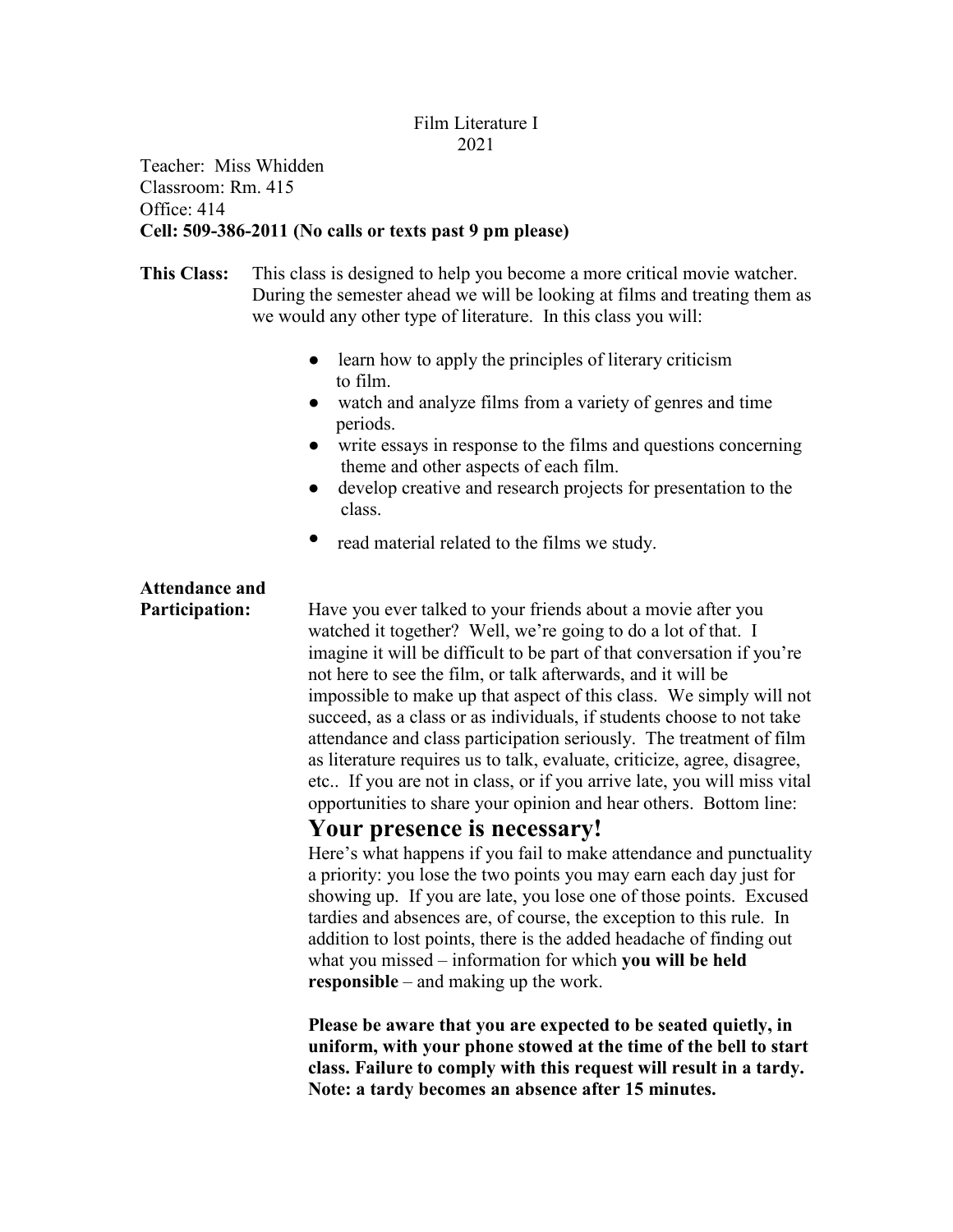#### **The Films:** The plan is to study films primarily from the following list, but our study will not be limited to these films:

*The Greatest Game Ever Played A League of Their Own Glory Miss Potter Finding Neverland Million Dollar Baby A Few Good Men To Kill a Mockingbird Signs Dead Poets Society Get Smart Patch Adams The Breakfast Club Good Will Hunting Eternal Sunshine of the Spotless Mind I Am Legend Love Actually Finding Forrester Charlie Wilson's War Brokedown Palace Ghost and the Darkness Braveheart Iron Man The Dark Knight Vantage Point Memento Little Miss Sunshine Benny and Joon I Am Sam Crash Amelie Billy Elliot The Bucket List The Illusionist The Prestige The Natural Seabiscuit Phenomenon McFarland, USA The Hundred Foot Journey Zootopia Salmon Fishing in the Yemen Interstellar*

Note: lest you or your parents (or me) worry about the language, sexual references, gore and other questionable content of these films, allow me to ease your minds by reporting that I have very well edited versions of these films. **Original ratings DO NOT apply to the films we will see in class.** 

**Film Reviews:** In addition to the writing you'll be doing for each film, you will be turning in a film review approximately every 2 weeks for a film you watch outside of class. **See handout for format, example, and due dates.**